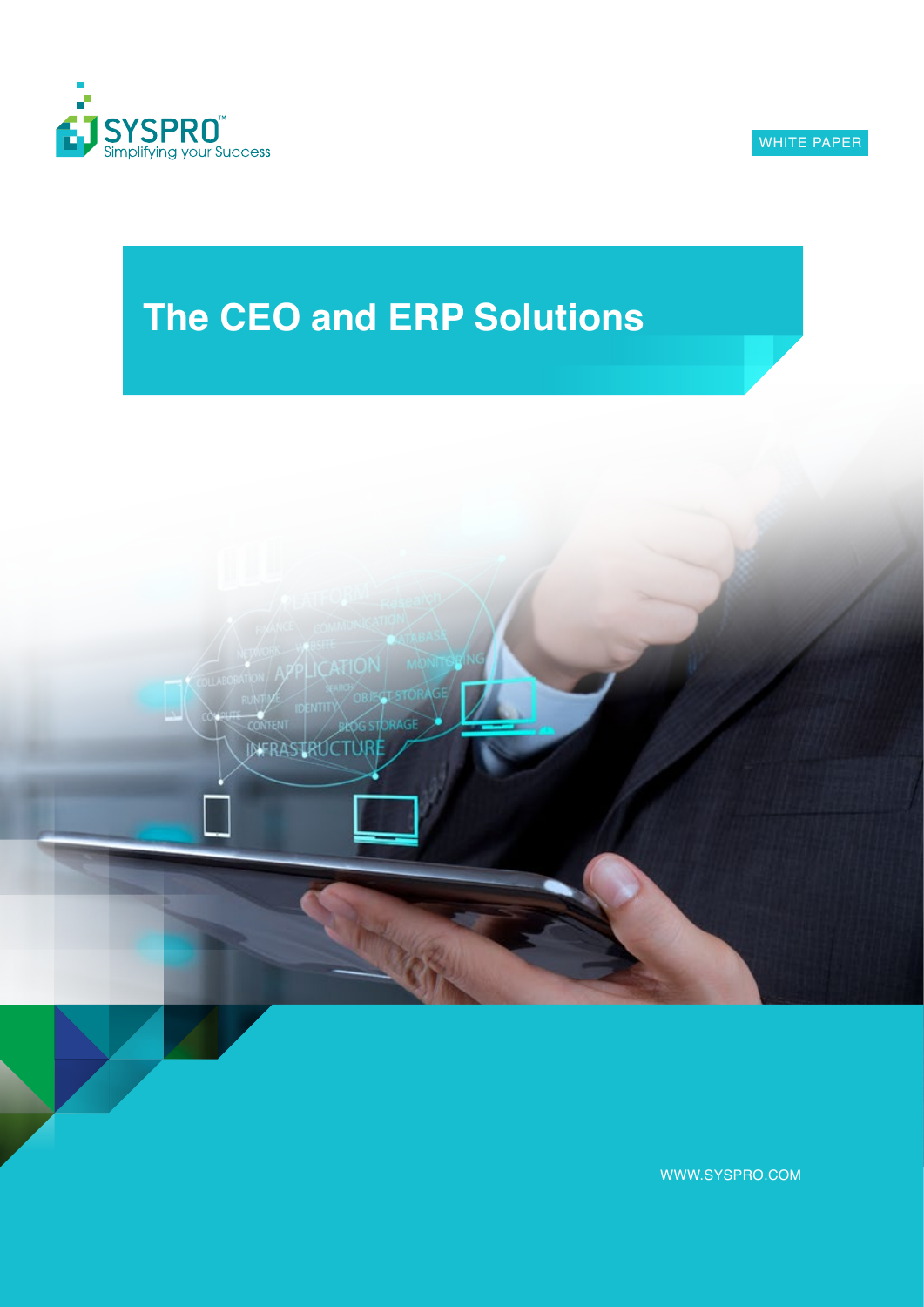### **Contents**

| When Current Technology is NOT Doing the Job:<br>The CEO's 10 Reasons to Consider a New ERP Solution <b>CONSIDENT STATE OF SOLUTION</b> |  |
|-----------------------------------------------------------------------------------------------------------------------------------------|--|
|                                                                                                                                         |  |
| The ERP Trajectory to Success - CEO's Responsibilities <b>CONSCRY 1999</b> 4                                                            |  |
|                                                                                                                                         |  |

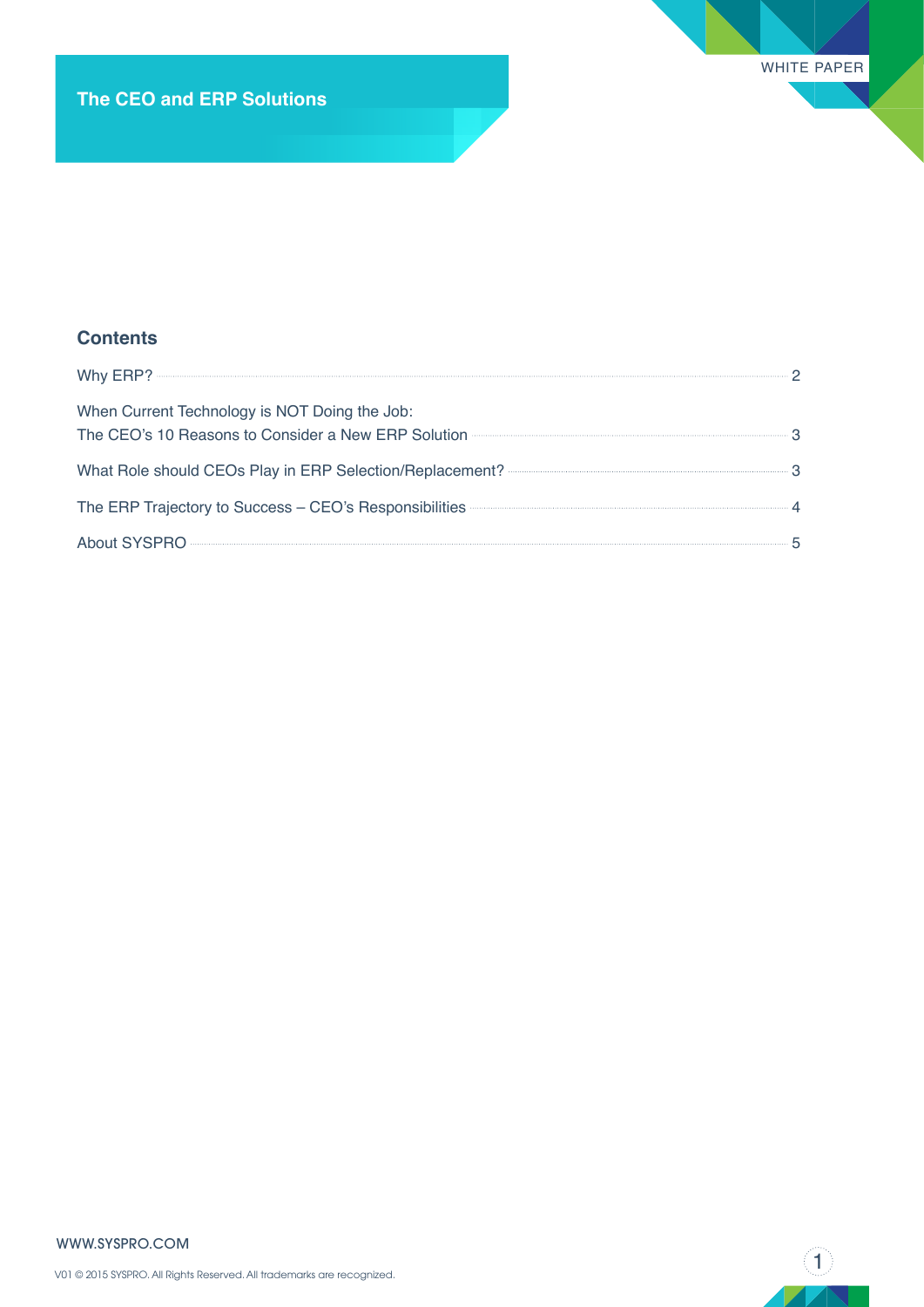Technology – specifically the correct evaluation, selection and deployment of it – can be a game-changer for Manufacturers and Distribution businesses of all sizes. Because the role of technology is tied tightly to the success or failure of their businesses, getting it right ultimately becomes a top priority for CEOs. This is particularly true for enterprise resource planning (ERP) software selection and deployment, since it gives CEOs the unique ability to build on their past successes, modify those things that have become a net drag, and create a path forward for future opportunity.

#### **Why ERP?**

The fundamental importance of having an ERP system is to use software as a tool to take complexity out of daily operations. Company management often has an inherent inability to make the correct business decisions without having the right toolsets to do so. What an ERP system does is take huge volumes of data and makes that data into useable information to drive the company to operational efficiency. ERP can provide flexibility and enable a single view of the truth across single and multiple locations whether they be manufacturing facilities, distribution centers, warehousing, sales offices locally or globally. ERP also greatly reduces the time in informed decision-making. From a CEO's mindset, an ERP system has to be a backbone tool to house all information that will enable the ability to ensure cost-effective production, ontime delivery and exceeding customer expectations.

ERP encompasses all business processes and functions, and therefore both its breadth and implications are far reaching. A comprehensive integrated ERP solution makes it possible for the CEO of a manufacturing or distribution company to more easily gain visibility and control over multiple facets of his or her organization. While sophisticated and complex at its foundation, the ultimate usability and usefulness of an ERP solution varies greatly from vendor to vendor. A wide variety of factors can drive value and return on investment (ROI) more quickly, beginning with a single architectural foundation versus solutions built from multiple different source systems.

For many CEOs, the right ERP solution can serve as a multi-faceted vehicle to realize their vision for the company and drive it forward. For others who have not moved beyond basic technology, or who have selected the wrong ERP partner in the past, the path forward can be both cumbersome and expensive. For example, the solution can fall short of expectations, not be readily adopted by critical workers, or require technical patch after patch to work effectively within a given environment. It's no wonder that some CEOs defer involvement in selecting a new ERP solution to their technical staff, but as this paper will demonstrate, there are many good reasons why CEOs should be involved in this critical decision at the outset. Because ultimately, it is the CEO that stands the most to gain from the success of ERP deployment.

Here are just a few of the benefits that accrue from having the ERP solution that is right for your business:

- End-to-End Company Visibility of All Key Fundamentals – Financials, inventory, operations, sourcing/supplies, service/support obligations and statuses, etc.
- **Decision-Making** Support The ability to act on all of this critical information quickly and with favorable profit and cost ramifications.
- Customer/Market **Responsiveness** Trends, issues and/or sales or service opportunities are quickly identified and made actionable.
- Business Process **Automation** Removing manual processes and inserting standardized alerts on key performance indicators can be the difference between running in the black or the red.
- Auditable **Compliance** with Government/Industry/ Financial/Customer/Partner Regulations – This can range from legal regulatory reporting, to product recalls, to adherence, to contract terms.

2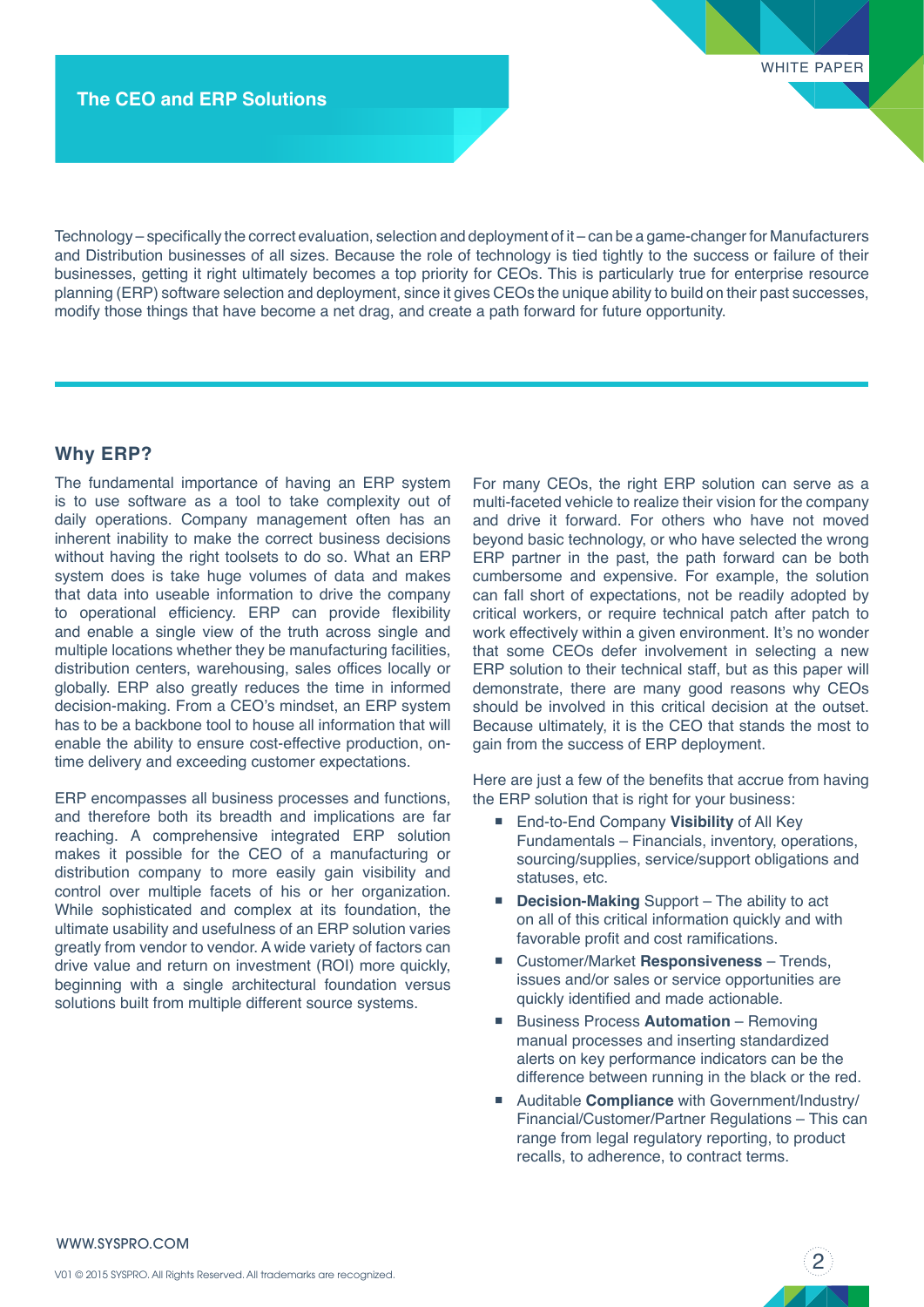WHITE PAPER

#### **When Current Technology is NOT Doing the Job: The CEO's 10 Reasons to Consider a New ERP Solution**

Have any of these elements, below, occurred within your business over the past 6-12 months? And has your current technology solution been able to keep up? If not, you are likely ready to upgrade to your first ERP solution, or perhaps consider a better ERP technology partner:

- **1. Product Adjustments** You've expanded beyond your original product line – or added significant new features/capabilities, any one of which now requires better tracking/monitoring/activities;
- **2. Management Innovation** You've had a change in ownership or management and now have some exciting new ideas for improving operations, service or capabilities;
- **3. Channel Change** Your distribution channel has changed or expanded (or you wish to expand) either by target audience type or geographic market;
- **4. Supply Chain Adjustments** Your current suppliers and/or partners are too costly based on other alternatives – or you would like to have the data and analysis capabilities to compare/evaluate other options;
- **5. New Hires** Your employee base has grown or contracted, requiring accounting and payroll adjustments, plus user changes;
- **6. Regulatory Change** Your industry has new/ changing regulations and/or you need additional trace or audit capabilities;
- **7. M&A** You've undergone a merger or are considering one;
- **8. Facility Adjustments** You've outgrown (or need to downsize from) your current facilities; this may involve adding or consolidating plants/facilities – scalability up or down is a priority;
- **9. P&L** Your margins are shrinking, either based on growth or industry/business change, and business process automation is critical;
- **10.Competitive Response** Your competitors are outpacing you, or you want to accelerate your operations to change the game or widen the gap.

#### **What Role should CEOs Play in ERP Selection/Replacement?**

Selecting the right ERP solution and deploying it with a minimum of organizational stress should be a priority for a CEO of any size business. This does not mean that this process should replace a CEO's routine or responsibilities; it means leading the organization to embrace a commitment to change systems and a commitment to doing things differently. Experienced CEOs know that this is no small feat and that leading this culture of change starts at the top.

Another critical role of the CEO is to ensure that his or her technology selection team recognizes the importance of selecting an ERP vendor that has deep, proven experience and a track record of success in YOUR size company and in YOUR industry. ERP giants like SAP and Oracle and their tier 1 products have large install bases of multi-billion-dollar "tier one" customers. They would like to convince the mid-market that this knowledge is easily transferable down market – but it isn't – primarily for these three reasons:

- **Financial Considerations** Smaller companies can't afford to make an ERP selection mistake and a do-over. Error-ridden, delayed deployment cycles can kill ALL the profits of a mid-sized business;
- Mid-Market Values/Considerations Priorities and choices made by CEOs differ based on business size and other factors. Small choices can be pivotal to mid-sized organizations and can make a faster difference competitively;
- **Exercice Partner Considerations** There is nothing more frustrating to a CEO than a large vendor that is inflexible, difficult to reach and/or work with after the purchase. It is not an option for a mid-sized company to have, for example, an order entry or inventory controls system "down" for even a few hours.

Often times, marketing hype can overshadow the reality of a vendor's offering or experience. For example, selecting an emerging ERP cloud (only) vendor, many of which have nascent R&D and marketing funding, may often deliver comparatively limited experience in serving the manufacturing and distribution community. Having an ERP vendor that can offer both cloud and on-premise options ensures flexibility and resilience that has stood the test of time and, therefore, is a safer, more pragmatic choice for mid-sized manufacturing and distribution organizations.

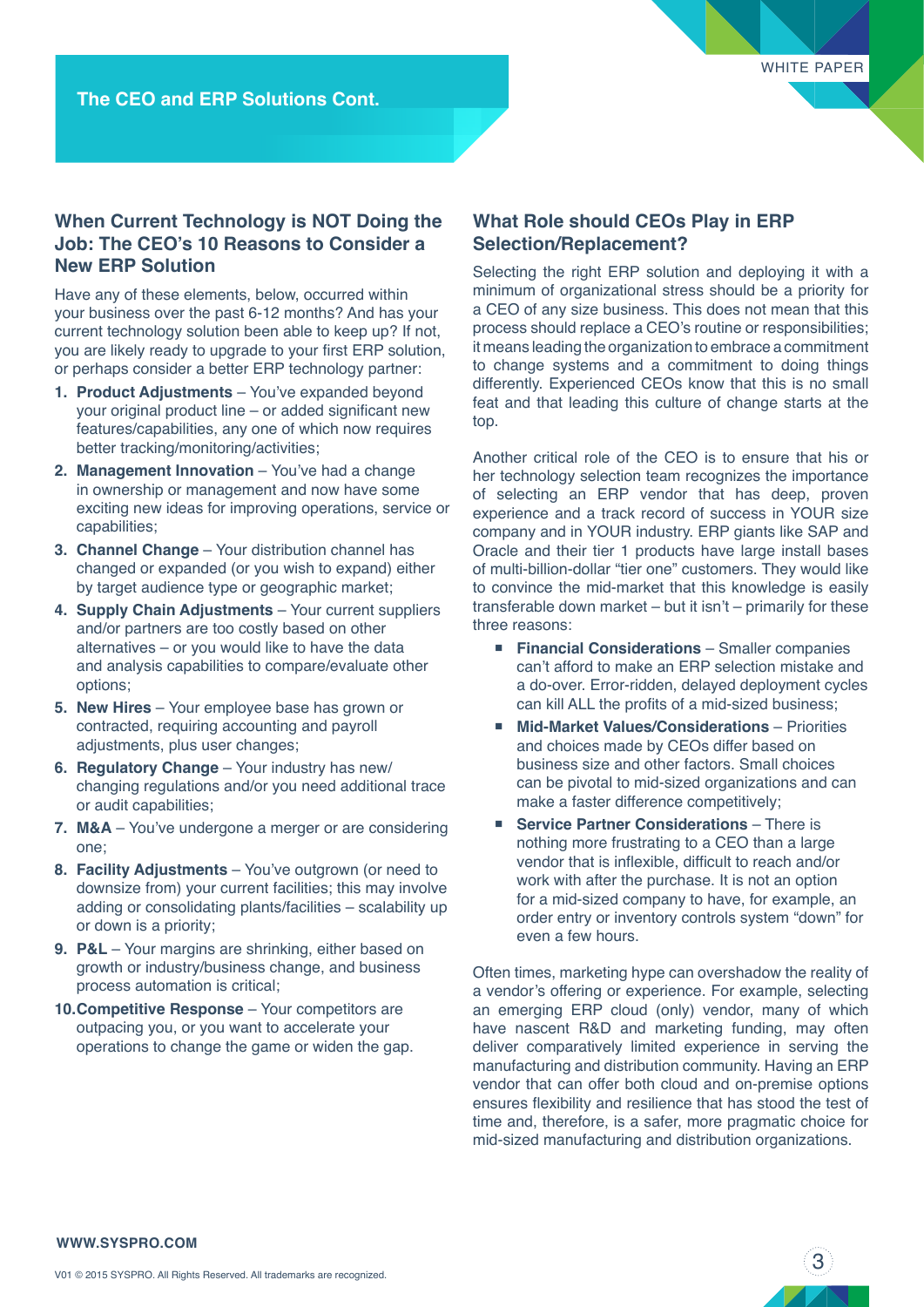WHITE PAPER

**The CEO and ERP Solutions Cont.**

The success of an ERP deployment hinges on many factors, but starts with the CEO's vision. The type of CEO leadership needed for ERP selection, implementation and 'go live' launch is a function of quality time, not quantity time. It also is an exercise in organizational leadership convincing both line and staff employees of the importance of adhering to a proven set of deployment and training activities.

#### **The ERP Trajectory to Success – CEO's Responsibilities**

Taking your manufacturing or distribution organization to the next level of growth requires a strong, integrated technology foundation, which includes a well-matched ERP solution from a trusted vendor. The CEO plays an important role, including the conveyance of a clear vision, buy-in from critical stakeholders, a sense of urgency/commitment to follow proven processes and leadership in the cultural change that accompanies successful use of a new ERP solution.